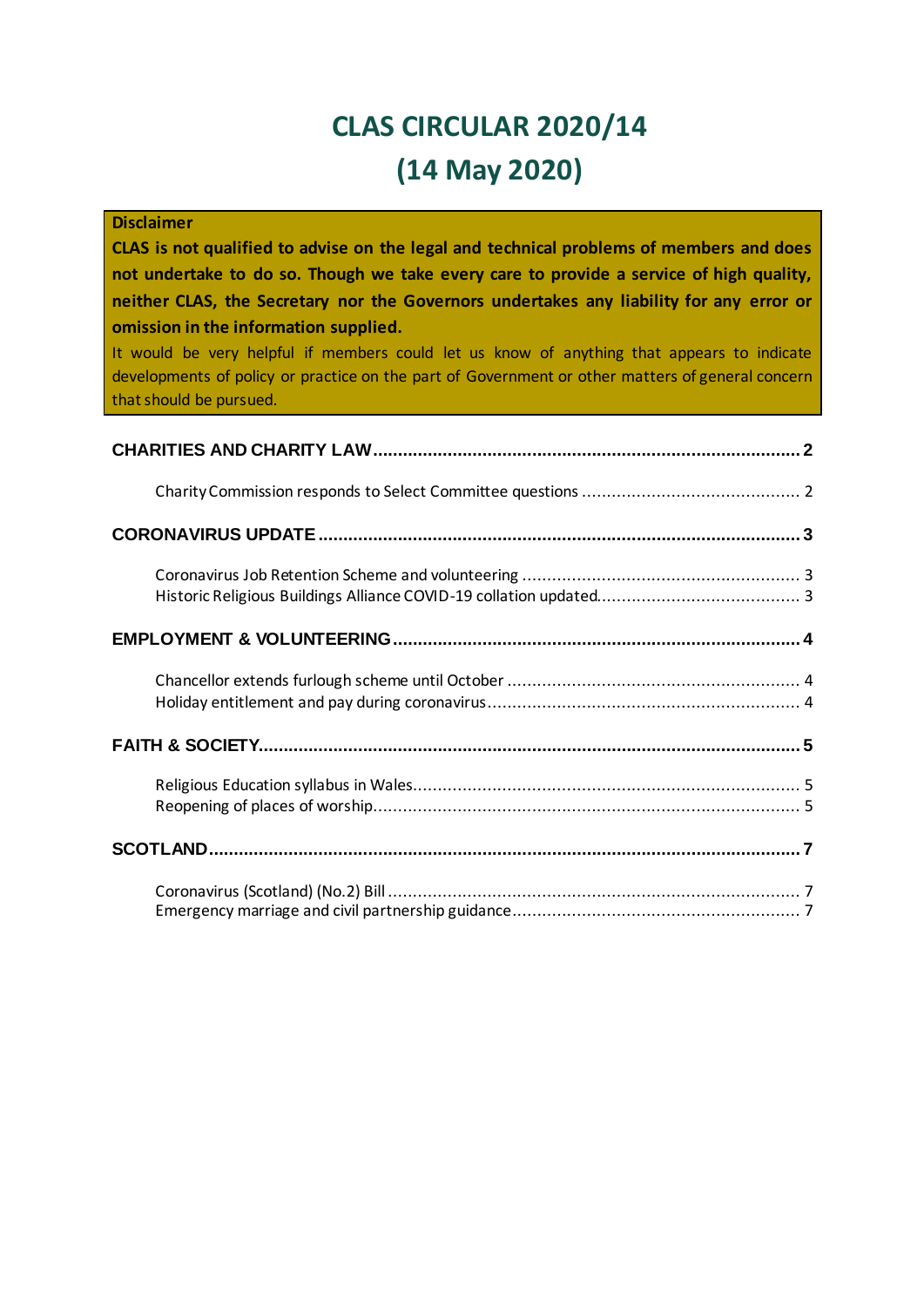# <span id="page-1-0"></span>**CHARITIES AND CHARITY LAW**

### <span id="page-1-1"></span>**Charity Commission responds to Select Committee questions**

**For information** 

In response to the [DCMS Select Committee's fifthteenth question](https://www.gov.uk/government/publications/charity-commission-responds-to-select-committee-questions/charity-commission-responds-to-select-committee-questions) – what preparations is the Commission making for the ending of excepted status for religious charities in March 2021, and will it be able to cope with the related increase in demand for its services? – the Charity Commission responded that:

"We are conscious that 31 March 2021, the date on which the excepting regulations are currently due to expire, is drawing closer. We are in discussion with the Office for Civil Society to explore an extension to this and further options to help make the situation more manageable both for charities and the Commission.

"When the measures do come into force, we will agree a phased approach, something that we would like to be able to discuss with church denominational bodies."

[Source: Charity Commission, 13 May]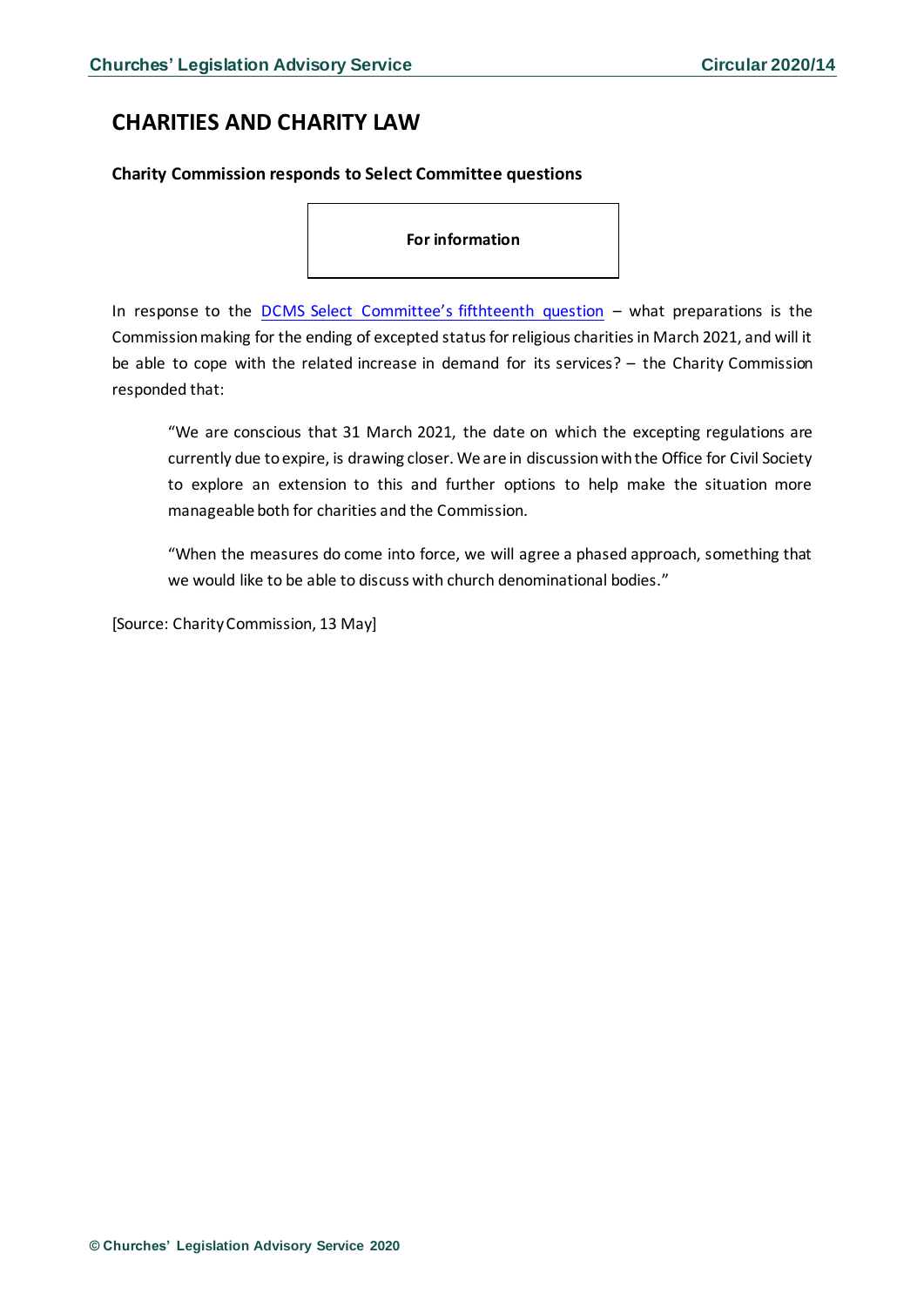# <span id="page-2-0"></span>**CORONAVIRUS UPDATE**

### <span id="page-2-1"></span>**Coronavirus Job Retention Scheme and volunteering**

#### **For information**

Ben Lake MP [asked](https://www.parliament.uk/business/publications/written-questions-answers-statements/written-question/Commons/2020-04-29/41576/) the Government whether it will add an exemption to the Coronavirus Job Retention Scheme guidance allowing furloughed workers employed by faith-based organisations to participate in activities usually undertaken by volunteers in their faith community.

On 4 May, Jesse Norman MP replied that: "The purpose of the Coronavirus Job Retention Scheme is to support people who would otherwise have been made redundant. To prevent fraudulent claims, the Government made clear that individuals cannot work or volunteer for their organisation. This aims to protect individuals too; if workers were allowed to volunteer for their employer, the employer could ask them to effectively work full time while only paying them 80% of their wages. DCMS is working with other Government departments and the voluntary, community and social enterprise sector to identify areas where volunteers can contribute to the COVID-19 response."

On 13 May, the Chancellor announced an extension of the Job Retention Scheme until October: more below.

[Source: House of Commons, 4 May]

### <span id="page-2-2"></span>**Historic Religious Buildings Alliance COVID-19 collation updated**



The Historic Religious Buildings Alliance has [updated](http://www.hrballiance.org.uk/coronavirus/) its COVID-19 collation of guidance and external comment. The collation is a helpful tool to identify helpful schemes in one location.

[Source: Historic Religious Buildings Alliance, 13 May]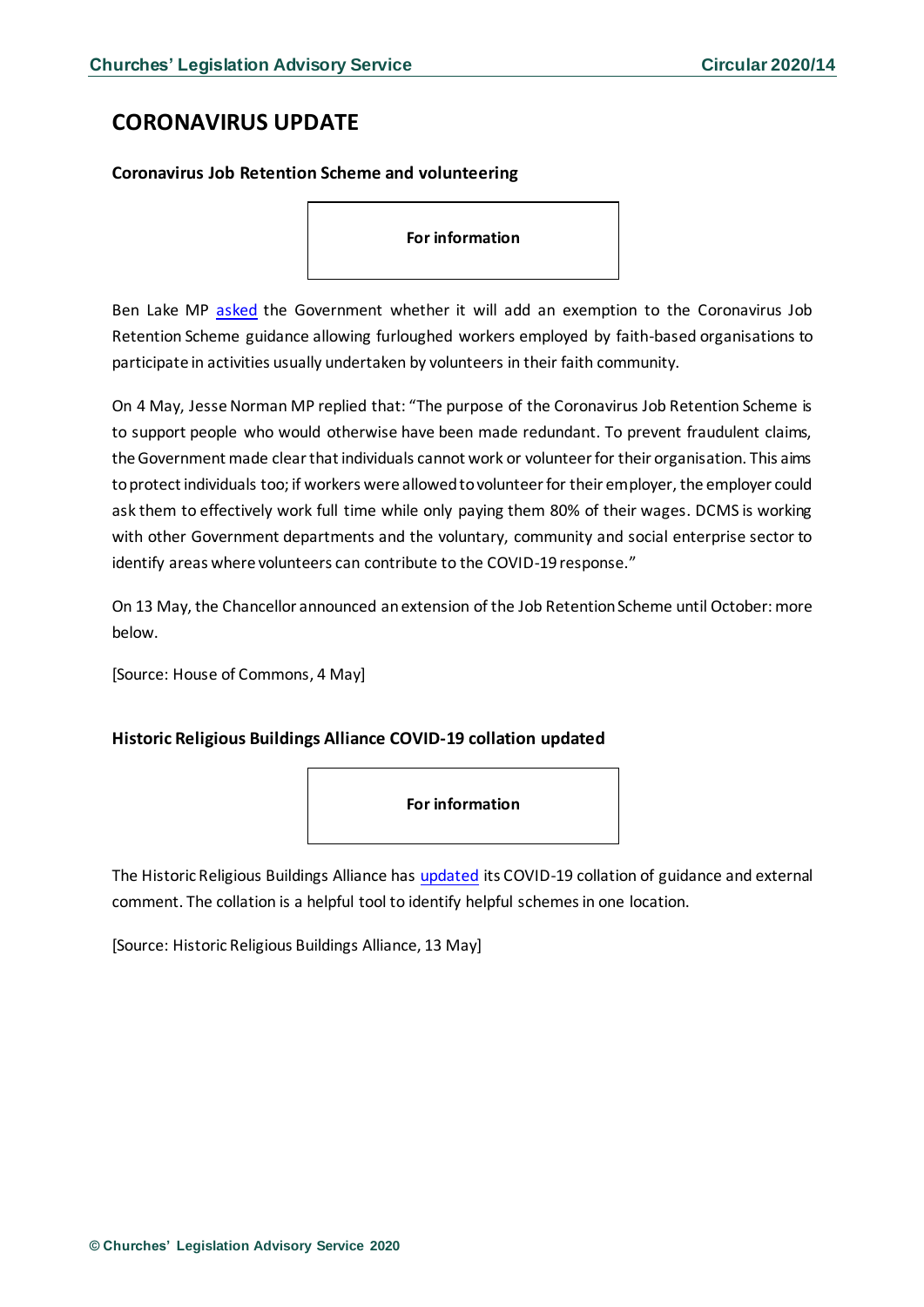# <span id="page-3-0"></span>**EMPLOYMENT & VOLUNTEERING**

<span id="page-3-1"></span>**Chancellor extends furlough scheme until October**

**For information and possibly for action**

The Chancellor has **announced** that the Coronavirus Job Retention Scheme will be extended until the end of October. The scheme will continue in its current form until the end of July and will slightly change at the start of August: more information will be made available at a later date.

The only announced change to the scheme (when the changes come in at the start of August) will be that the scheme will continue to cover 80% of any employee's monthly salary but the cost will be shared between the Government and employer instead of, as currently, being coveredentirely by the Government.

[Source: HM Treasury, 12 May]

### <span id="page-3-2"></span>**Holiday entitlement and pay during coronavirus**

**For information and possibly for action**

BEIS has [published](https://www.gov.uk/guidance/holiday-entitlement-and-pay-during-coronavirus-covid-19?utm_source=458b84c0-5181-43ea-9d13-fd803529f23d&utm_medium=email&utm_campaign=govuk-notifications&utm_content=daily) guidance explaining how holiday entitlement and pay operate during the coronavirus pandemic and where it differs from the standard holiday entitlement and general pay guidance. The guidance covers:

- Holiday [entitlement](https://www.gov.uk/guidance/holiday-entitlement-and-pay-during-coronavirus-covid-19?utm_source=458b84c0-5181-43ea-9d13-fd803529f23d&utm_medium=email&utm_campaign=govuk-notifications&utm_content=daily#holiday-entitlement)
- Taking [holiday](https://www.gov.uk/guidance/holiday-entitlement-and-pay-during-coronavirus-covid-19?utm_source=458b84c0-5181-43ea-9d13-fd803529f23d&utm_medium=email&utm_campaign=govuk-notifications&utm_content=daily#taking-holiday)
- [Holiday](https://www.gov.uk/guidance/holiday-entitlement-and-pay-during-coronavirus-covid-19?utm_source=458b84c0-5181-43ea-9d13-fd803529f23d&utm_medium=email&utm_campaign=govuk-notifications&utm_content=daily#holiday-pay) pay
- [Carrying](https://www.gov.uk/guidance/holiday-entitlement-and-pay-during-coronavirus-covid-19?utm_source=458b84c0-5181-43ea-9d13-fd803529f23d&utm_medium=email&utm_campaign=govuk-notifications&utm_content=daily#carrying-annual-leave-into-future-leave-years) annual leave into future leave years
- Furloughed [agencyworkers.](https://www.gov.uk/guidance/holiday-entitlement-and-pay-during-coronavirus-covid-19?utm_source=458b84c0-5181-43ea-9d13-fd803529f23d&utm_medium=email&utm_campaign=govuk-notifications&utm_content=daily#furloughed-agency-workers)

[Source: BEIS, 13 May]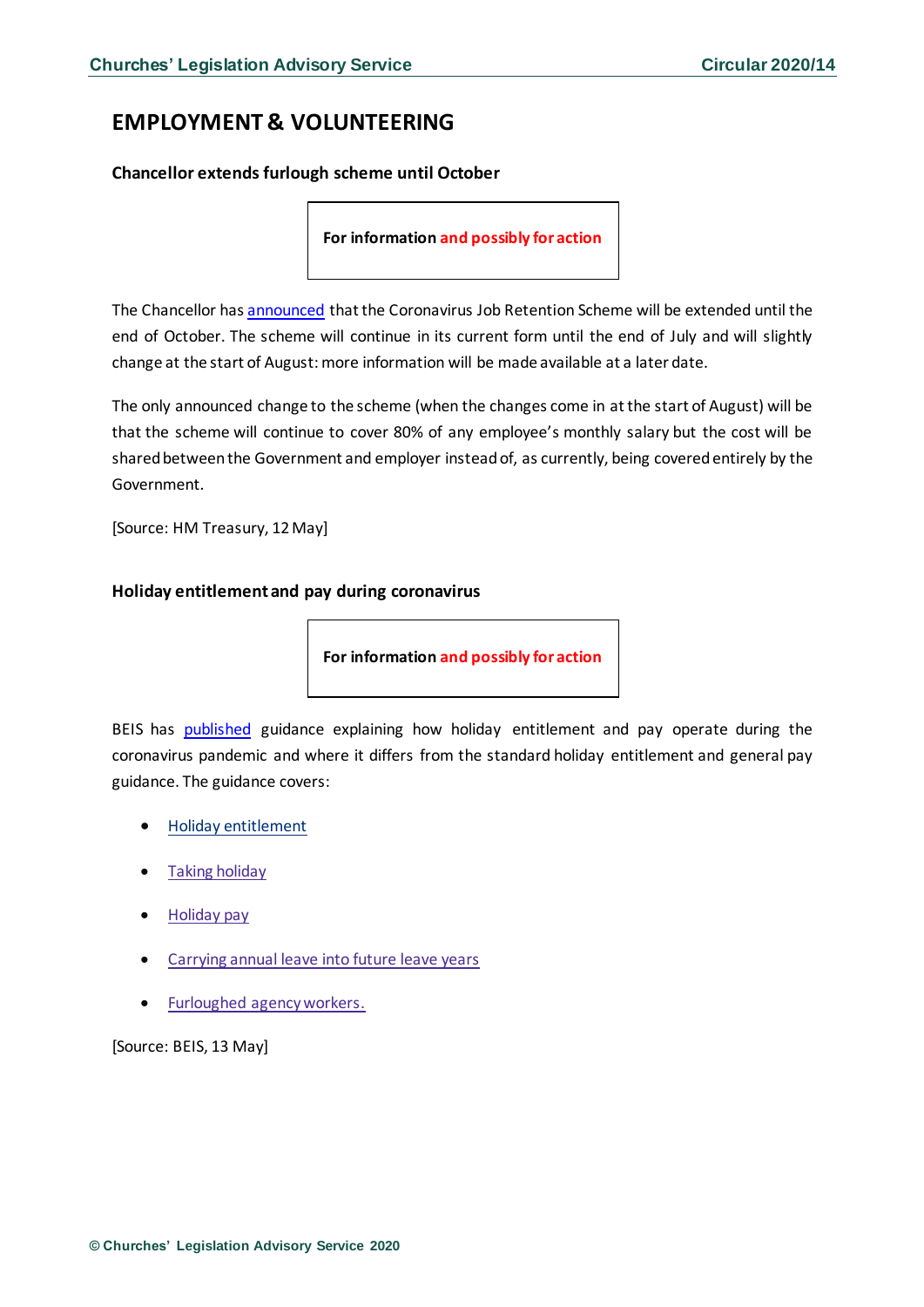# <span id="page-4-0"></span>**FAITH & SOCIETY**

<span id="page-4-1"></span>**Religious Education syllabus in Wales**

**For information**

On Tuesday, the Welsh Government launched a [consultation](https://gov.wales/legislative-proposals-religion-values-and-ethics) on proposed legislative proposals for the implementation of Religion, Values, and Ethics (RVE) within the Humanities Area of Learning and Experience in the Curriculum for Wales. The consultation seeks views on the proposed changes to legislation to support RVE as a mandatory part of the Curriculum for Wales. It includes proposals in relation to the development and application of agreed syllabus and denominational syllabus in different types of school. It will run for 12 weeks, closing on **28 July**.

[Source: Senedd/Welsh Parliament, 5 May]

### <span id="page-4-2"></span>**Reopening of places of worship**

**For information**

Five new ministerial-led taskforces have been set up to develop plans for how and when closed sectors can reopen safely in England, following publication of the UK Government's[roadmap](https://www.gov.uk/government/publications/our-plan-to-rebuild-the-uk-governments-covid-19-recovery-strategy) to rebuild [Britain.](https://www.gov.uk/government/publications/our-plan-to-rebuild-the-uk-governments-covid-19-recovery-strategy) They will look at the following sectors:

- Pubs and restaurants (Department for Business, Energy and industrial Strategy)
- Non-essential retail (including salons) (Department for Business, Energy and industrial Strategy)
- Recreation and leisure, including tourism, culture and heritage, libraries, entertainment and sport (Department for Culture, Media and Sport)
- **Places of worship, including faith, community and public buildings** (Ministry for Housing, Communities and Local Government)
- International aviation, reflecting the unique challenges that sector is facing (Department for Transport)

Each taskforce will work across Government and engage with key stakeholders in public health, industry, trade unions and devolved administrations to ensure that COVID-19 secure guidelines are developed in line with the phased approach and public health directions, building on the existing guidance and providing intelligence and sector-specific expert input, to agree and ensure alignment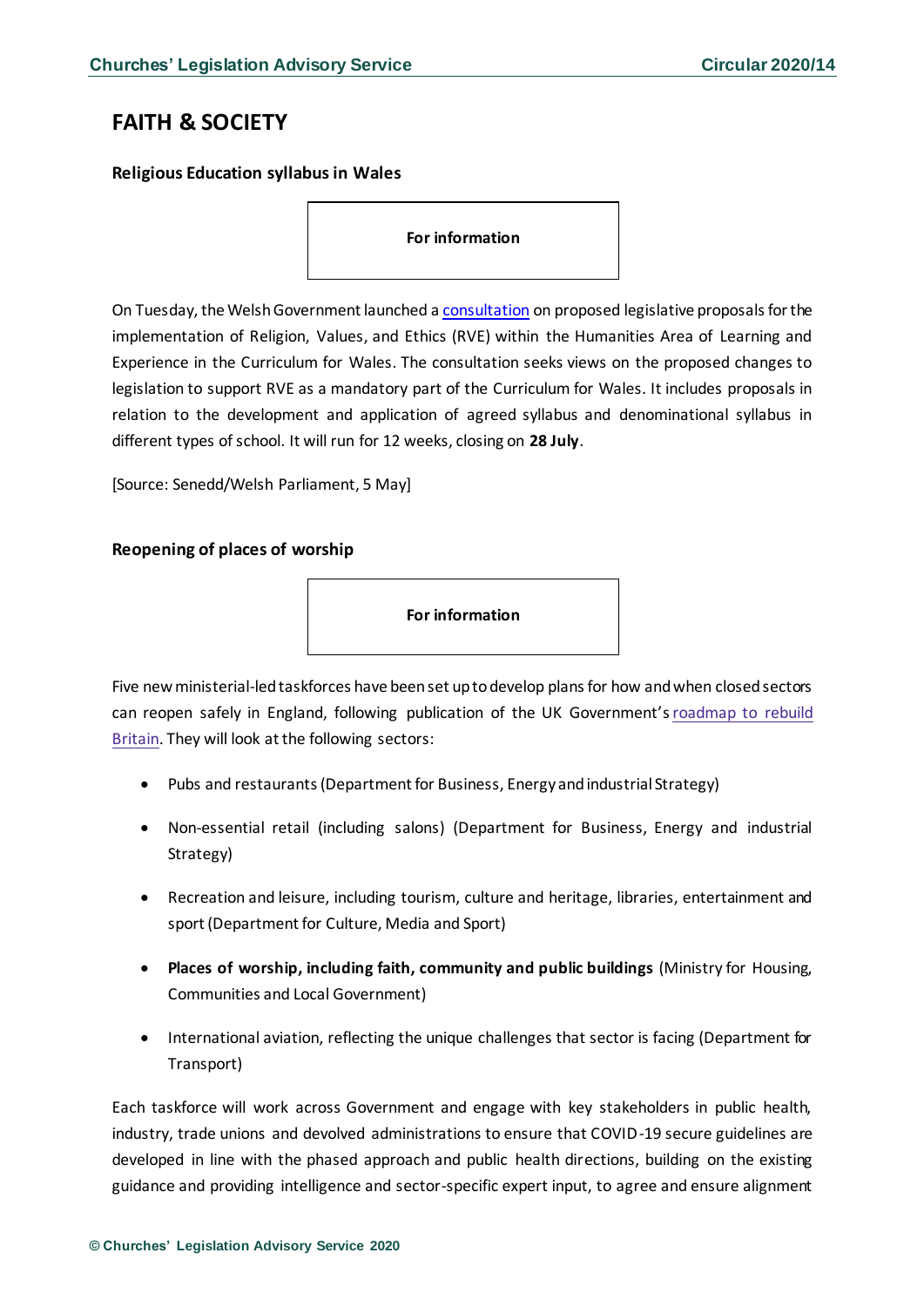of all relevant sectoral guidance and to provide key sector stakeholders direct access to Ministers to shape the guidance. The full guidance on the [establishment](https://www.gov.uk/government/publications/covid-19-roadmap-taskforces) of the taskforces is here.

Specifically in relation to places of worship, the Government envisages the following:

| Non-residential       | <b>Exceptions</b>                                                 | From 13 May    |
|-----------------------|-------------------------------------------------------------------|----------------|
| institutions required |                                                                   |                |
| to close: Places of   |                                                                   |                |
| worship               |                                                                   |                |
|                       |                                                                   |                |
|                       | Funerals may be held, but it is advised that they be<br>$\bullet$ | Remain         |
|                       | conducted in line with guidance from Public Health                | closed apart   |
|                       | England                                                           | from           |
|                       |                                                                   | exceptions     |
|                       |                                                                   |                |
|                       |                                                                   |                |
|                       | Burial grounds and cemeteries can remain open.<br>$\bullet$       | Will be        |
|                       | Grounds surrounding crematoria may also remain open,              | consideredas   |
|                       | including gardens of remembrance.                                 | part of Step 3 |
|                       |                                                                   | - engagement   |
|                       | Providers of funeral services, such as funeral directors          | through        |
|                       | and funeral homes, may remain open.                               | taskforce on   |
|                       |                                                                   | Places of      |
|                       | A minister of religion or worship leader may leave their<br>٠     | Worship.       |
|                       | home to travel to their place of worship. A place of              |                |
|                       | worship may broadcast an act of worship, whether over             |                |
|                       | the internet or otherwise.                                        |                |
|                       |                                                                   |                |
|                       | A place of worship can remain open for the purpose of             |                |
|                       | hosting essential voluntary activities and urgent public          |                |
|                       | services, such as food banks, homeless services, and              |                |
|                       | blood donation sessions.                                          |                |
|                       |                                                                   |                |

[Source: Cabinet Office, 12 May]